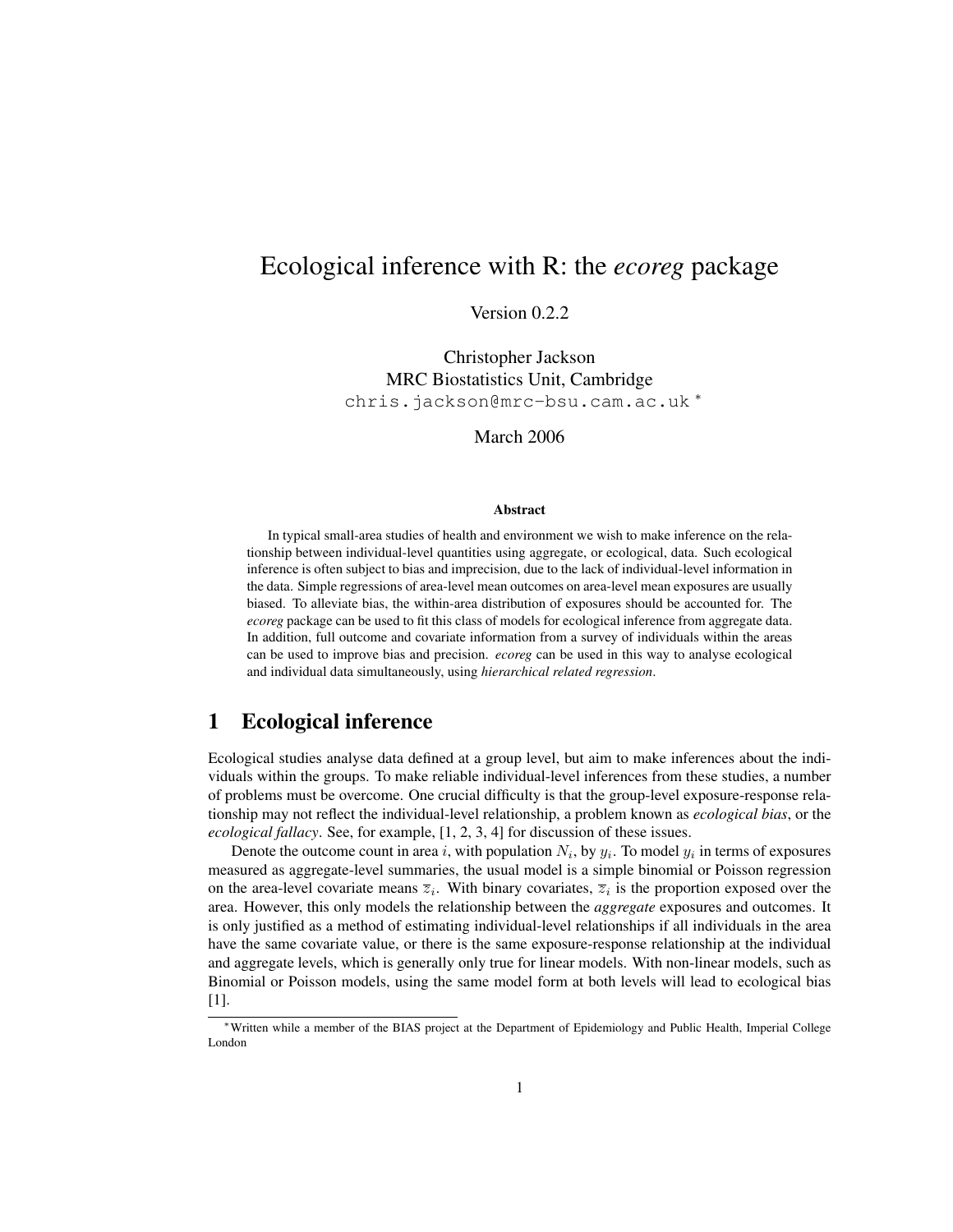Despite these problems, aggregate data *can* provide information about individual-level relationships. As the ratio of the between-area to the within-area variability of the exposure increases, the aggregate data summarise the true distribution of the exposure more accurately, and contain more information about the true individual-level exposure-outcome relationship. With sufficient exposure information, and with *correctly-specified* models for the mean outcome [1, 5, 6], ecological bias can be reduced to negligible levels.

In general, successful ecological inference requires samples of individual-level data within areas. Individual exposure data are usually required to reduce ecological bias by accounting for the within-area variability of exposures. But further improvements can also be made by using samples of exposures and *outcomes* for selected individuals, as discussed by Wakefield [7] for  $2 \times 2$  tables, and more generally by Jackson *et al.*[8].

## 2 Models for aggregate and individual data

The models described here are also described in the papers by Jackson *et al.*[8] [9].

### 2.1 Individual data

We begin by specifying the form of the relationship between the individual-level risk of the binary outcome and the covariates. If individual-level exposure and outcome data are available, this is used to model them. It will also be used as the basis for an equivalent model for the aggregate data, as described in the next section. The risk  $p_{ij}$  of the individual-level outcome  $y_{ij}$  for the jth individual in area  $i$  is assumed to be a logit-linear function of the covariates. The most general model we consider is

$$
logit(p_{ij}) = \mu_i + \sum_r \alpha_r x_{ir} + \sum_r \beta_r z_{ijr} + \gamma_{s_{ij}}
$$
\n(1)

where  $x_{ir}$  are group-level covariates, and  $z_{ijr}$  are individual-level covariates. The group-level covariates may include descriptions of the socio-economic status of the area, or the health service provision in the area. Individual-level covariates might comprise individual behaviours such as smoking, demographics such as ethnicity, or individual indicators of wealth and social class. Individuals may be influenced by the overall average exposure in the area, in addition to their own, so that the group-level variables may include the means of certain individual-level variables.  $\gamma_s$  represents an additional contribution to the baseline risk for an individual occupying one of several strata s, usually defined by age and sex.

The baseline risk  $\mu_i$  may be fixed at  $\mu$  or considered as a random effect with some distribution across areas. This can account for any remaining overdispersion and heterogeneity between areas, after adjusting for observed area-level variables. A random effect also allows the borrowing of information across areas and can stabilise estimation from areas with small populations [10].

### 2.2 Aggregate data

### 2.2.1 Marginal model

Suppose the area-level exposures have been estimated from a survey. For example, in the UK census, aggregate data on social class and education are calculated using a 10% sample to maintain confidentiality. The proportion of smokers in the area might also be estimated from sales figures instead of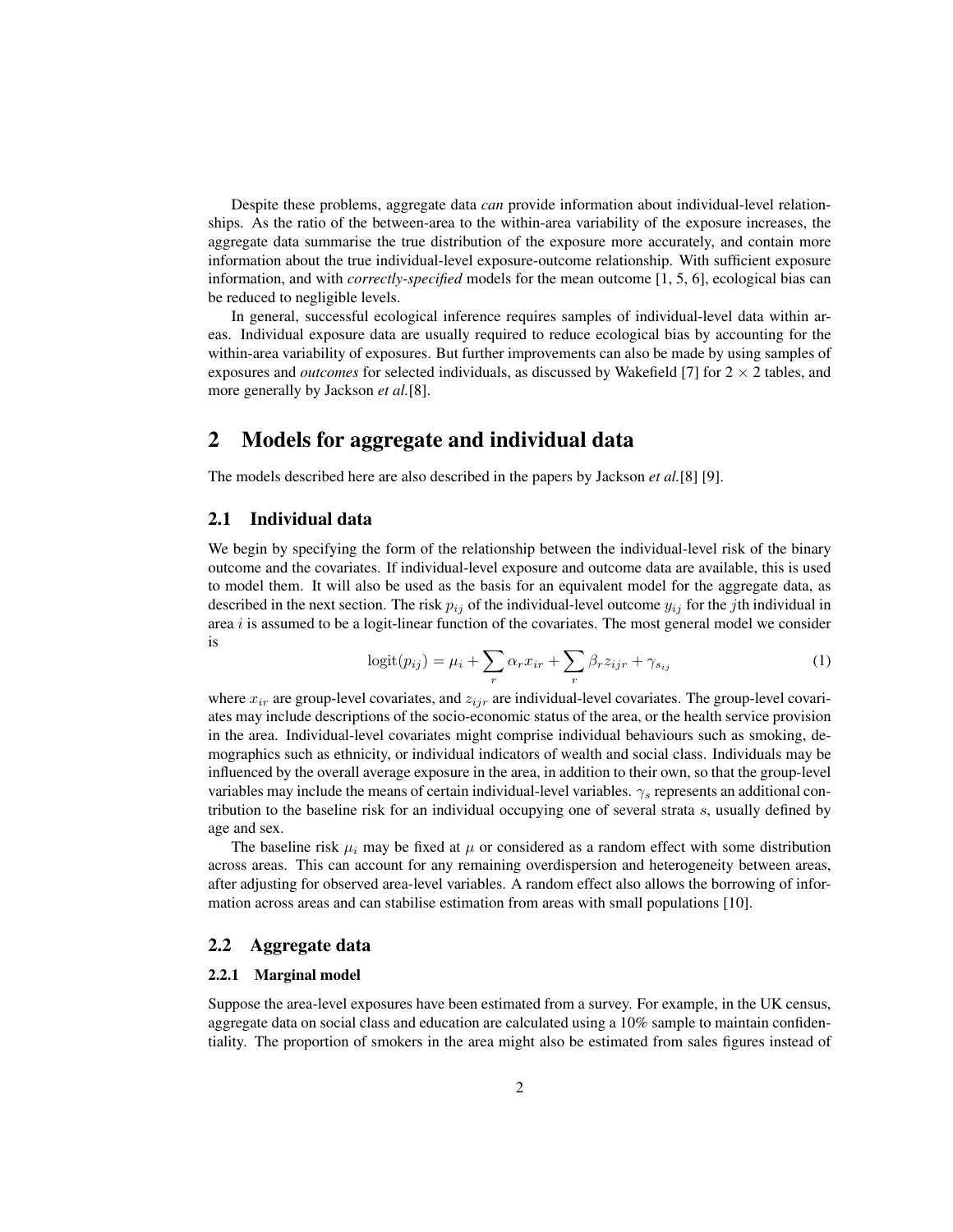a census. Then, individual outcomes can be assumed to be independent and identically distributed, with risk equal to some marginal "group-level risk"  $p_i$ . We assume

$$
y_i \sim Bin(N_i, p_i), \tag{2}
$$

where  $p_i$  is determined by integrating the individual-level model over the joint within-area distribution of covariates [1, 5]. Thus,  $p_i$  is the average risk for an individual in group i.

$$
p_i = \int p_{ij}(\mathbf{x}) f_i(\mathbf{x}) d\mathbf{x} = E_{\mathbf{x}}(p_{ij}(\mathbf{x})|i)
$$
\n(3)

For a *single binary covariate*, observing the proportion exposed gives us enough information to estimate a binomial within-area distribution. For *continuous covariates* the mean is not sufficient to estimate the within-area distribution, and we generally need samples of individual covariate data to be able to estimate the within-area variability. For *multiple binary covariates* the joint distribution is estimated by the cross-classification of individuals between covariates. Typical census data do not usually have this cross-classification, and we need individual data to estimate it.

#### 2.2.2 Conditional model

An alternative to the marginal model was proposed by Wakefield [7]. The binomial model (2) is based on the assumption that each individual in group i has an identical marginal probability  $p_i$  of outcome, integrating over their unknown exposures. If the binary exposure is known for *all* the individuals in the area from a full population census, but not necessarily coupled with exposures for the same individuals, then these should be conditioned on, leading to a likelihood based on a convolution of binomial distributions. The exact likelihood is related to the extended (or non-central) hypergeometric distribution, however, Wakefield describes a more computationally convenient normal approximation.

### 2.2.3 Binary covariates

For clarity we demonstrate the marginal model for 3 binary covariates, however, the framework extends immediately to any number of binary covariates. The integral to obtain the group-level risk is equivalent to a sum. Each individual falls into one of  $S \times 2^3$  categories, defined by the distinct combinations of the 3 covariates and the S age-sex strata, and indexed by k. Let  $\phi_{ik}$  be the probability that an individual occupies category  $k$ . Let  $q_{ik}$  be the probability of the individual outcome conditionally on occupying category k. Rewriting the index k as  $\{k_1, k_2, k_3, s\}$ , where  $k_r$  (0 or 1) indicates the presence or absence of covariate  $r = 1, \ldots, 3$ .

$$
p_i = \sum_k \phi_{ik} q_{ik} = \sum_{k_1, k_2, k_3, s} \phi_{\{i, k_1, k_2, k_3, s\}} q_{\{i, k_1, k_2, k_3, s\}}.
$$
 (4)

The outcome model conditionally on the unobserved category is

$$
logit(q_{\{i,k_1,k_2,k_3,s\}}) = \mu_i + logit(e_s) + \sum_r \alpha_r x_{ir} + \sum_r k_r \beta_r
$$
 (5)

The effect  $\beta_r$  of the binary individual-level covariate r only enters into this equation when the covariate r is present. This is a generalisation of the model presented for two covariates by Lasserre *et*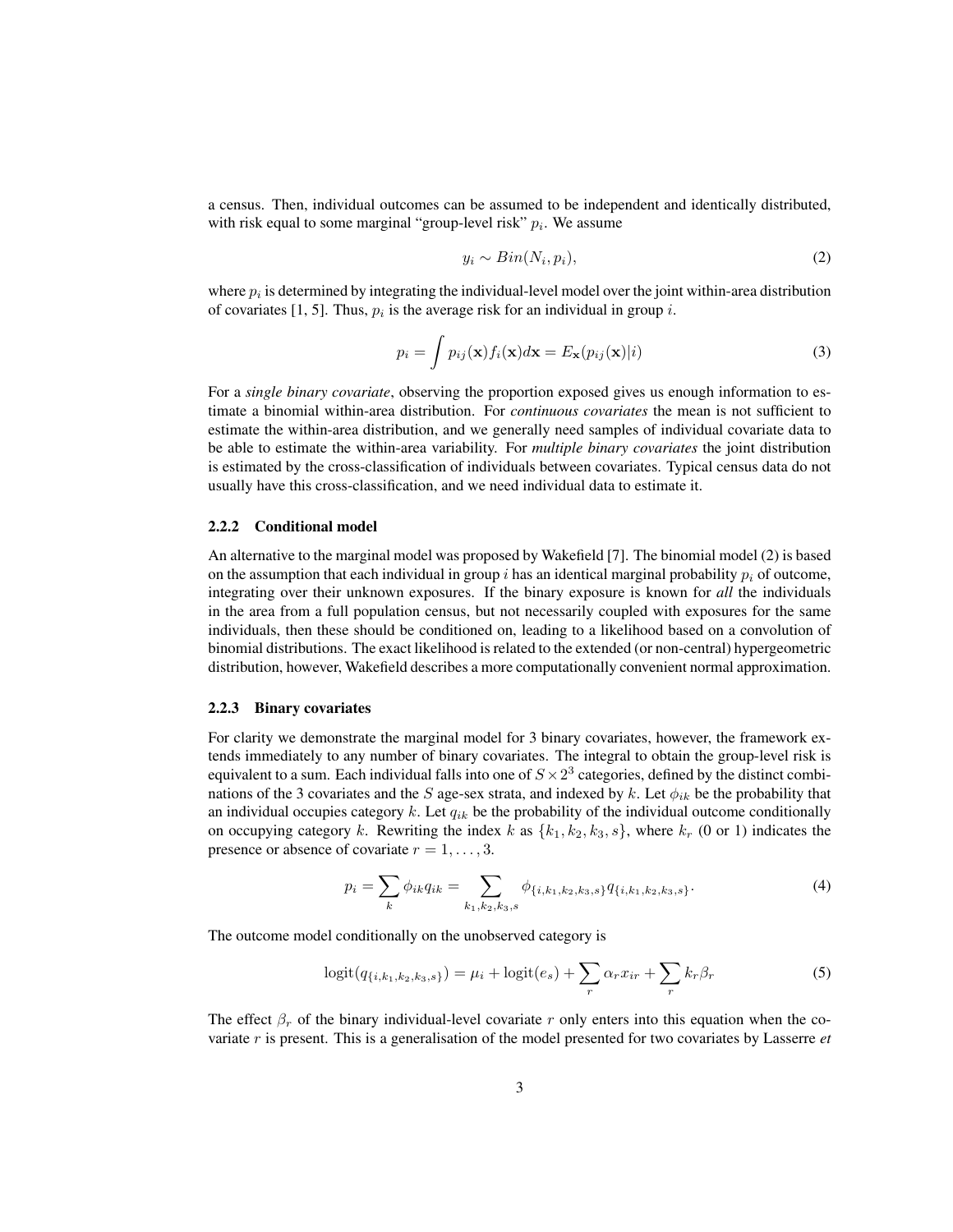$a$ .[11], except that the outcome is assumed to be non-rare and binomial instead of Poisson. logit( $e_s$ ) is a fixed offset, where  $e_s$  is the risk of the outcome in stratum s, estimated from national population data. This is similar in spirit to "indirect standardisation", see, for example, [12]. If population and outcome totals are available for strata within areas, then we could generalise this to a separate binomial model for each stratum within area, with coefficients for the other covariates shared between the models, assuming no stratum-covariate interactions. It is also important to check whether *exposures* are correlated with strata. If not accounted for, this can lead to "mutual standardisation bias" [13].

We normally replace  $\phi_{ik}$  in (4) by an estimate  $\hat{\phi}_{ik}$ . Ideally this *probability* would be estimated by the *proportion* of individuals in area i occupying category k. But typical census data are not sufficient to know the complete cross-classification of individuals between all of these covariate and strata categories. Usually, our only information is the marginal proportions of single covariates, for example, the proportion  $\phi_i^{(1)}$  of individuals who are economically inactive. If we assume that the covariates are independent, then  $\phi_{ik}$  can be estimated by the product of the proportions of individuals occupying each marginal category defining k. But generally, socioeconomic indicators, such as unemployment and social class, are highly correlated. [11] demonstrated that, in a typical case, bias is negligible when the joint covariate distribution is estimated by the product of the two marginal distributions, even when the covariates are correlated. However, we may wish to study more than two covariates.

To estimate  $\phi_{ik}$  we can often use a combination of marginal proportions  $\overline{z}_{ir}$  and individual covariate data  $z_{ijr}$ . In the context of the UK census, for example, these correspond to district-level aggregate data and the Samples of Anonymised Records. Let  $C_{ik}$  be the number of individuals in area i in this individual-level dataset occupying category k, computed from the  $z_{ijr}$ . We use the following two principles. Firstly, the estimated  $\hat{\phi}_{ik}$  corresponding to categories k in which binary covariate r is 1 must sum to  $z_{ir}$ . Secondly, the ratio of estimates  $\hat{\phi}_{i_k}/\hat{\phi}_{i_l}$  must be the same as the ratio  $C_{ik}/C_{il}$ . This gives, for example, where R is the set of categories in which covariate r is 1,

$$
\hat{\phi}_{ik} = C_{ik}\overline{z}_{ir} / \sum_{l \in R} C_{il} \tag{6}
$$

#### 2.2.4 Continuous covariates

Suppose now the individual-level model (1) depends only on an intercept and one continuous individuallevel covariate  $x_{ij}$ : logit $(p_{ij}) = \mu_i + \beta x_{ij}$ . The ecological data consist of the within-area mean  $m_i$ of  $x_{ij}$ . In some cases, as well as the within-area mean, we may also have an estimate  $s_i^2$  of the within-area variance of  $x_{ij}$ , for example, from geographical modelling of an environmental exposure surface (e.g. Best *et al.*[14]). Then we suppose that these exposures are normally distributed, with  $x_{ij} \sim N(m_i, s_i^2)$ . If an exposure is not naturally normally distributed, it can often be transformed to normality. We can then calculate the area-specific risks  $(3)$  by integrating over  $f_i$ , here the density function of the normal distribution.

$$
p_i = \int \exp\mathrm{i}t(\mu_i + \beta x)f_i(x)dx \tag{7}
$$

Our assumed underlying model for  $p_{ij}(x)$  is logit-linear. In this case, the integral is not available in closed form. However, if we approximate the logit by a probit link function, then (7) evaluates to

$$
p_i = \exp\left\{ (1 + c^2 \beta^2 s_i^2)^{-1/2} (\mu_i + \beta m_i) \right\}
$$
 (8)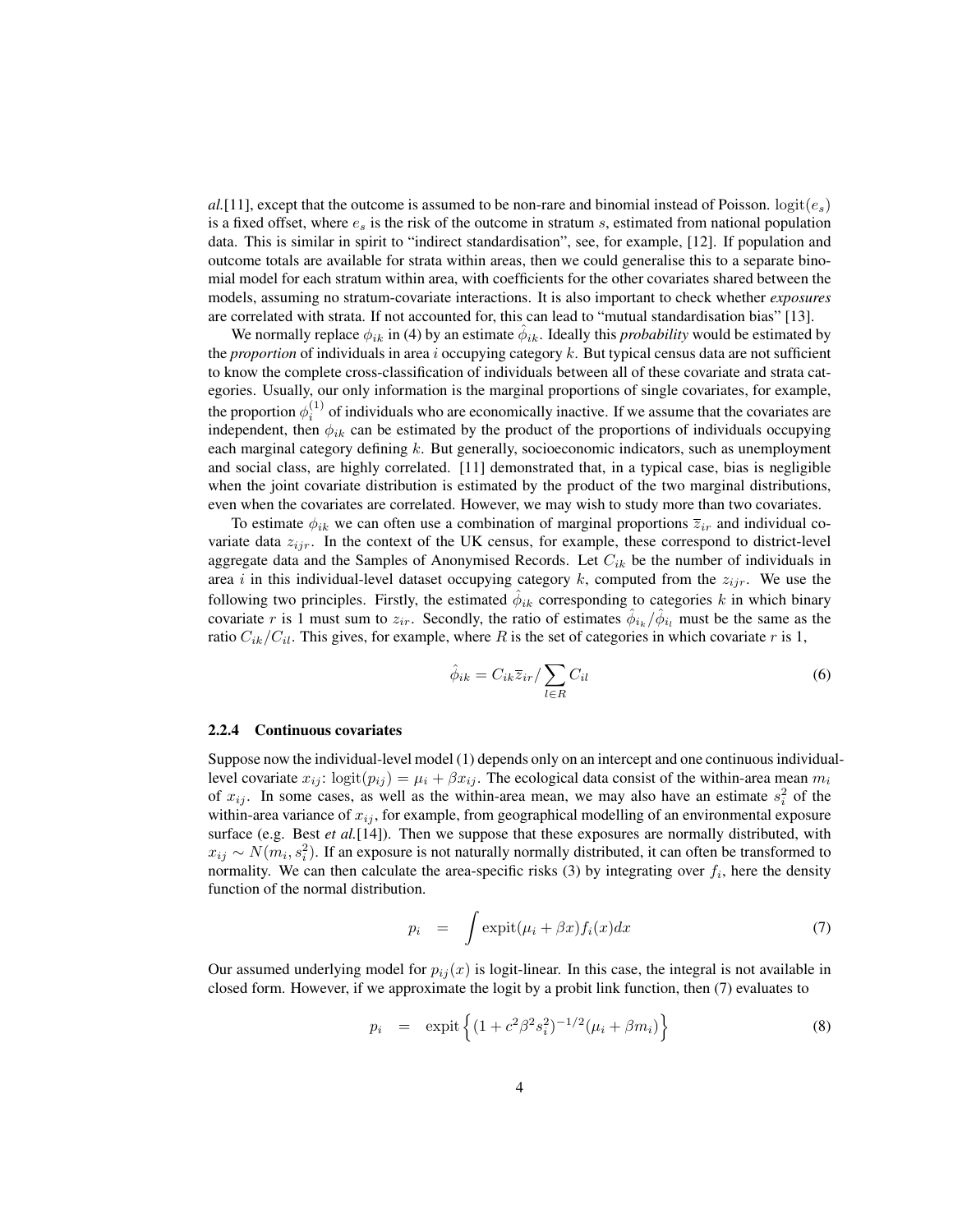where  $c = 16\sqrt{3}/(15\pi)$  (Salway and Wakefield [15]).

If, instead, we were using a Poisson model for a rare outcome,  $y_i \sim \text{Pois}(N_i p_i)$ , and a log-linear individual-level model  $log(p_{ij}) = \mu_i + \beta x_{ij}$ , then the integrals can be evaluated explicitly without an approximation. Instead of (8), we would have (Richardson *et al.*[1])

$$
p_i = \exp\left\{\mu_i + \beta m_i + \frac{\beta^2 s_i^2}{2}\right\}
$$
\n(9)

These methods generalise to multiple jointly normally-distributed covariates.

### 2.2.5 Semi-parametric approach

We have described a fully parametric model for ecological inference. Prentice and Sheppard [6] described an alternative semi-parametric approach based on estimating functions. This is often simply called the *aggregate data* method. Suppose a sample of covariates (binary or continuous) are available from a subset of  $n_i$  individuals, but not the corresponding outcomes on the same individuals. Broadly, the mean and variance of the total disease count  $y_i$  are calculated in terms of an *aggregate* risk  $\frac{1}{n_i} \sum_j p_{ij}$ .  $p_{ij}$  is the risk for individual j in area i, conditionally on their covariate values. This method is not implemented in the *ecoreg* R package. This approach does not require a within-area distribution to be specified for the covariates. It requires samples of covariate data as an explicit part of the model. On the other hand, the parametric approaches described above, and implemented in *ecoreg*, require individual covariate data implicitly to estimate an appropriate within-area distribution.

### 2.3 Combining aggregate and individual data

To summarise the model for the ecological data, we have a binomial model (2) for the area-level outcome  $y_i$ . The corresponding area-level risk  $p_i$  is calculated explicitly in terms of the transformed group baseline risk  $\mu_i$ , the individual-level covariate effects, and the within-area distributions of the covariates.

It is easy to extend this model to include information from a sample of individuals in each area whose outcomes and exposures are known. We simply model the risk of the individual level outcome with the logistic regression (1). Then the covariate effects  $\alpha$  and  $\beta$  and the intercept  $\mu_i$  are shared by the models for both the aggregate and individual-level data. Thus, we can fit a joint model which combines the information from the two sources of data. This is termed *hierarchical related regression*.

Note that it is not necessary to have individual data within all of the areas  $i$ . In practice, sample survey data will be available from varying numbers of individuals between areas.

### 3 Using *ecoreg*

The *ecoreg* package implements a fairly general case of the models described in Section 2. We assume you have already downloaded and installed the *ecoreg* package. To apply these methods, you should have one or both of

• An aggregate dataset with one record for each aggregate group, for example a geographical area, or a stratum within area, for example from a population census. This contains aggregate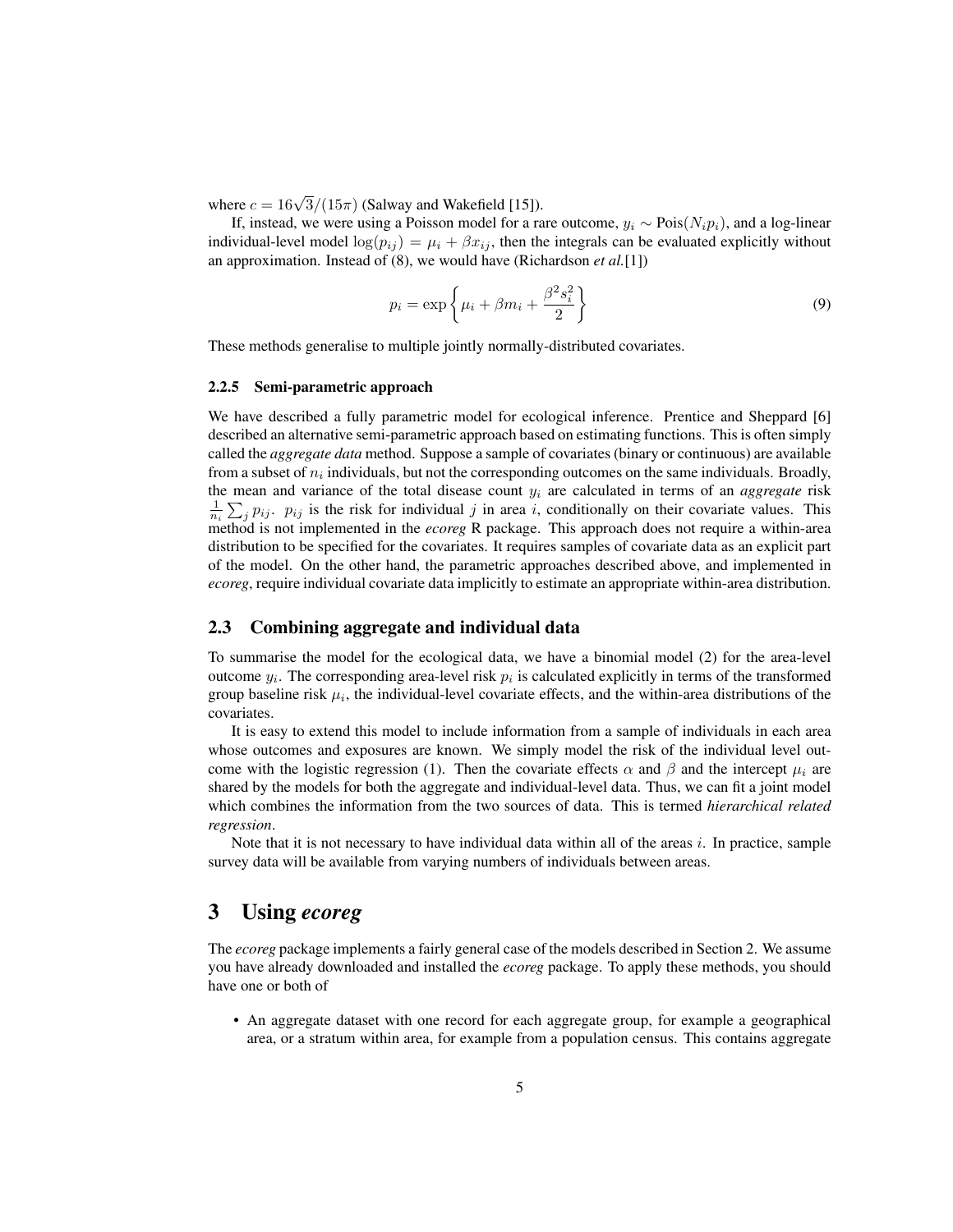outcomes and exposures, and optionally some indication of the within-area distribution of the exposures.

• An individual-level dataset, for example from a sample survey study. There need not be the same number of individuals per area, and there may be some areas in the aggregate dataset with no individuals. This contains full individual-level covariate and outcome data.

First we load the *ecoreg* package into the working R session.

```
> library(ecoreg)
```
The main R function in *ecoreg* is called eco. This is used to fit a model to one of these datasets, or a combination of the two. The R help page for *eco* fully describes each of the function's arguments.

### 3.1 Example

The use of eco is illustrated here using a simulated dataset. We simulate aggregate data consisting of 50 groups of 100 individuals. Two contextual covariates (labelled deprivation and mean income) are generated as standard normal variables. Two covariates which are binary at the individual level, and available at the aggregate level as the proportion of non-white individuals and smokers in each area, are generated from uniform distributions. The data frame  $\sin A$ . df contains the ecological covariate data.

```
> ng <- 50
> N <- rep(100, ng)
> set.seed(31412)
> ctx \le cbind(deprivation = rnorm(ng), mean.income = rnorm(nq))
> phi <- cbind(nonwhite = runif(ng), smoke = runif(ng))
> sim.df <- as.data.frame(cbind(ctx, phi))
> sim.df[1:5,]deprivation mean.income nonwhite smoke
1 0.81251444 -0.861417267 0.6394023 0.8004601
2 -1.02897943 -1.687661091 0.8664181 0.8016536
3 -0.04496483 -0.003495713 0.1839627 0.1202783
4 0.08924747 1.141115986 0.6579497 0.4494347
5 -1.78817352 -1.094355893 0.3637025 0.3525199
```
A disease outcome with approximate 5% baseline prevalence, and odds ratios of 1.01, 1.02, 1.5 and 2 respectively for the four covariates, is now simulated. The function sim.eco is provided to simulate ecological outcome data and individual sample data, in terms of known covariates, baseline risks and odds ratios.

```
> mu < - qlogis(0.05)
> alpha.c <- log(c(1.01, 1.02))
> alpha < - log(c(1.5, 2))> sim1 <- sim.eco(N, ctx=~deprivation+mean.income, binary=~nonwhite+smoke,
+ data = sim.df, mu=mu, alpha.c=alpha.c, alpha=alpha,
                 isam=10)
> sim1$y[1:5]
```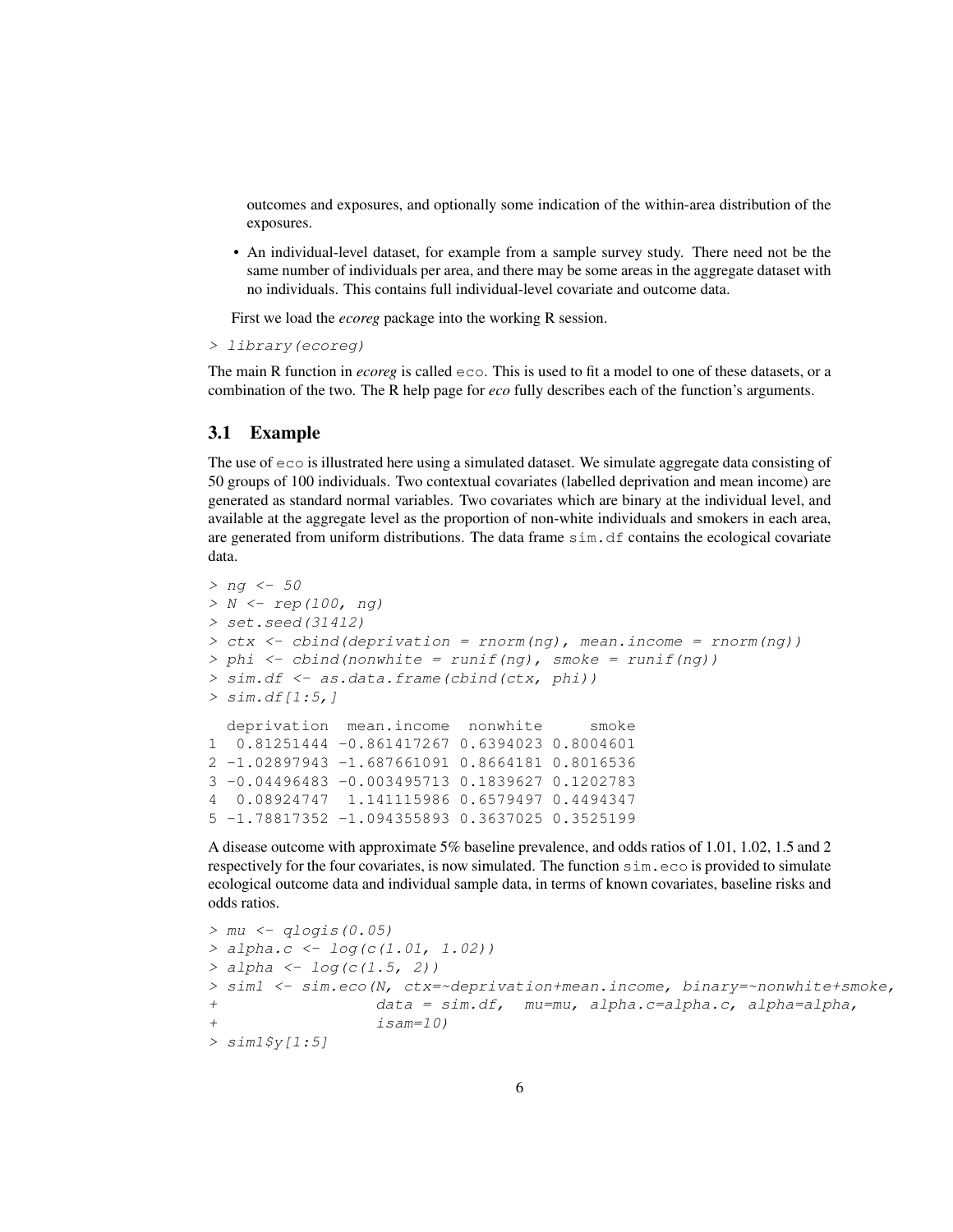[1] 14 17 7 8 6

> aggdata <- as.data.frame(cbind(y=sim1\$y, N=N, sim.df))

Format of aggregate dataset We have now got an aggregate dataset aggdata suitable for use with the eco function. Generally, the aggregate dataset should be a data frame with a row corresponding to an area or group. It should have at mininum an outcome variable. This is available either as a proportion of individuals with the outcome, or the number of events and the population at risk in the area. In addition, any number of aggregate covariates can be specified. Often these will be binary covariates, expressed as proportions over the area. For covariates that are continuous at the individual level, these should be specified as within-area means, and if possible, within-area variances, after transformation to an approximate normal distribution. For example, we print the first ten rows of the aggdata data.

```
> aggdata[1:5,]
```

```
y N deprivation mean.income nonwhite smoke
1 14 100 0.81251444 -0.861417267 0.6394023 0.8004601
2 17 100 -1.02897943 -1.687661091 0.8664181 0.8016536
3 7 100 -0.04496483 -0.003495713 0.1839627 0.1202783
4 8 100 0.08924747 1.141115986 0.6579497 0.4494347
5 6 100 -1.78817352 -1.094355893 0.3637025 0.3525199
```
The number of individuals with the disease, the population of the area, the deprivation index, the mean income, the proportion of non-white individuals, the proportion of smokers, and the mean and standard deviation of the pollution exposure are labelled y, N, deprivation, mean.income, nonwhite and smoke, respectively.

The return value of  $sim$  eco has a component y containing the ecological outcome data (the number of individuals in each area with the outcome), and a component idata containing the individual sample data. Here we have specified isam=10 in the call to sim.eco, producing an individual sample dataset with 10 individuals for each of the 50 areas.

> indivdata <- sim1\$idata

**Format of individual dataset** We have now got an individual dataset indivdata suitable for use with the *ecoreg* package. The individual dataset should be a data frame with each row corresponding to an individual. Variables may include a binary outcome and any number of covariates. For example, the first 15 rows of indivdata are illustrated.

```
> indivdata[1:15,]
```

|                |  |                            | group y deprivation mean.income nonwhite smoke |    |     |
|----------------|--|----------------------------|------------------------------------------------|----|-----|
| -1             |  | $1 0 0.8125144 -0.8614173$ |                                                |    |     |
| 2              |  | $1 0 0.8125144 -0.8614173$ |                                                |    |     |
| 3              |  | $1 0 0.8125144 -0.8614173$ |                                                |    | -1  |
| $\overline{4}$ |  | $1 1 0.8125144 -0.8614173$ |                                                | Π. | -1. |
| .5             |  | $1 0 0.8125144 -0.8614173$ |                                                |    | -1  |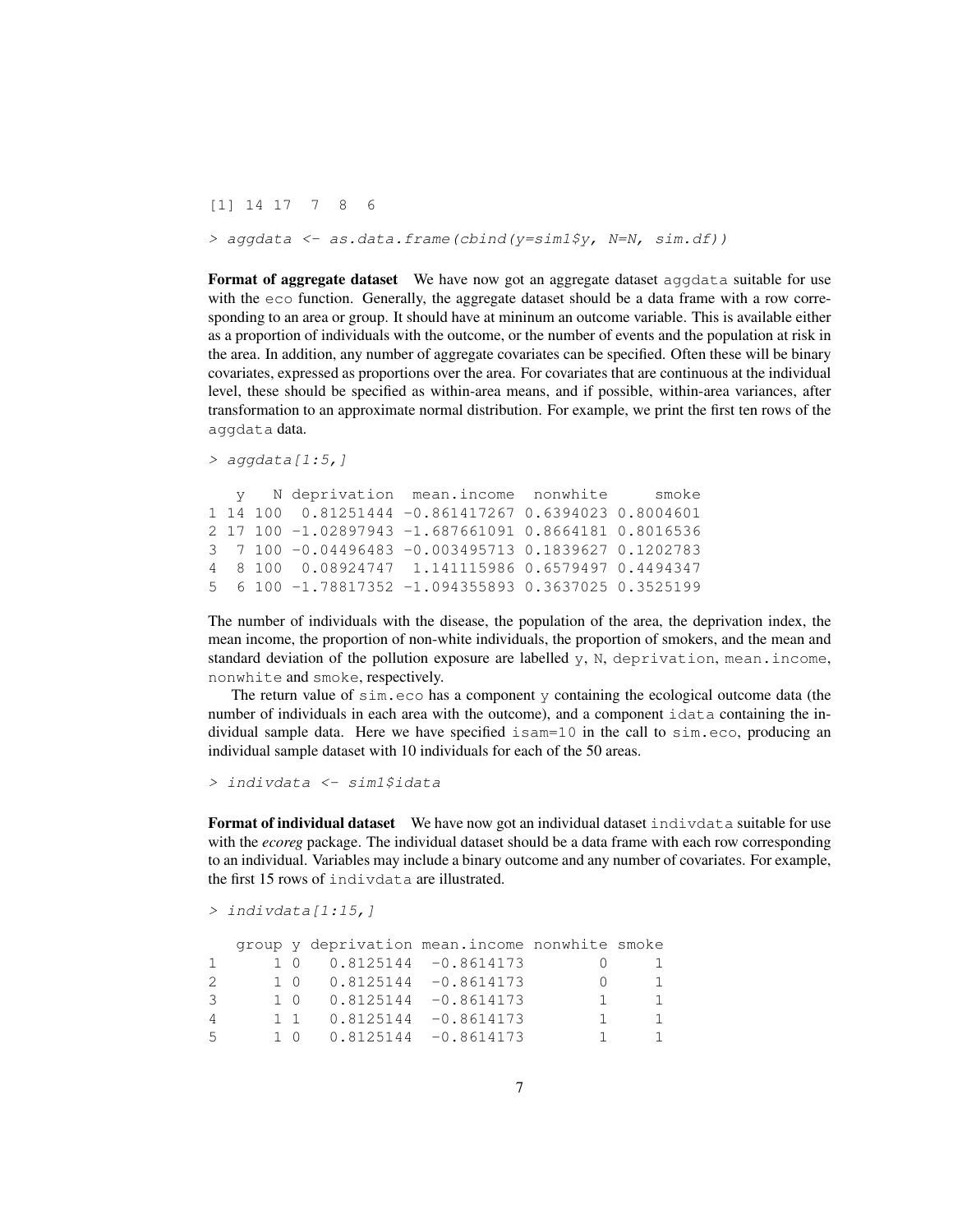| 6  |                | $1\quad 0$  | 0.8125144    | $-0.8614173$ |              | 0            |
|----|----------------|-------------|--------------|--------------|--------------|--------------|
| 7  |                | $1 \quad 1$ | 0.8125144    | $-0.8614173$ | 1            |              |
| 8  |                | $1\quad$ 0  | 0.8125144    | $-0.8614173$ | $\mathbf{1}$ | $\mathbf{1}$ |
| 9  |                | $1\quad$ 0  | 0.8125144    | $-0.8614173$ | $\mathbf{1}$ | $\mathbf{1}$ |
| 10 |                | $1\quad$ 0  | 0.8125144    | $-0.8614173$ | $\mathbf{1}$ | 1            |
| 11 |                | 20          | $-1.0289794$ | $-1.6876611$ | 1            | $\mathbf{1}$ |
| 12 | 2 <sub>1</sub> |             | $-1.0289794$ | $-1.6876611$ | 1            | 1            |
| 13 |                | 2 0         | $-1.0289794$ | $-1.6876611$ | 1            | $\mathbf{1}$ |
| 14 |                | 2 0         | $-1.0289794$ | $-1.6876611$ | 1.           | 1            |
| 15 |                | 2 1         | $-1.0289794$ | $-1.6876611$ |              | $\mathbf{1}$ |

The area indicator, the disease status of the individual, the deprivation index and the mean income of the area in which the individual lives, indicators for non-white ethnicity and whether the individual smoked, the pollution exposure and the area indicator are labelled group, y, deprivation, mean.income, nonwhite and smoke respectively. Binary indicators are 0 or 1 corresponding to no and yes respectively. The area indicator is only necessary when using models with random area effects.

### 3.2 Calling **eco**

Now we give examples of calling the *eco* function to fit models to the aggregate and individual datasets.

### 3.2.1 Aggregate data alone

Firstly, we fit the correct model to the simulated data, with two contextual covariates and two individual binary covariates, using the aggregate data alone.

```
> agg.eco <- eco(cbind(y, N) ~ deprivation + mean.income,
+ binary = \sim nonwhite + smoke, data = aggdata)
```
- The first argument of eco is a formula, as used in most statistical modelling functions in R such as lm and glm. It specifies the *aggregate* component of the model, that is, the names of any covariates included in  $x_{ir}$  (equation 1).
- The argument data specifies a data frame which should contain all aggregate variables specified in the call to eco.
- The binary argument to eco is a formula whose right hand side should contain the names of any aggregate covariates considered as *individual-level* rather than contextual effects, here, non-white ethnicity and smoking. These should be binary at the individual level. eco will fit the marginal model  $(2-3)$  by default for binary covariates. To fit the convolution normalapproximation model of Wakefield [7] specify model=conditional in the call to eco.

The eco function returns objects of class ecoreg. Printing an object of this class displays the estimated odds ratios  $\exp(\alpha)$  associated with aggregate-level covariates, and odds ratios  $\exp(\beta)$ associated with individual covariates (equation 1), along with their 95% confidence intervals, and  $-2\times$  the maximised log-likelihood. In this example, the estimates are close to the true values used for simulating the data.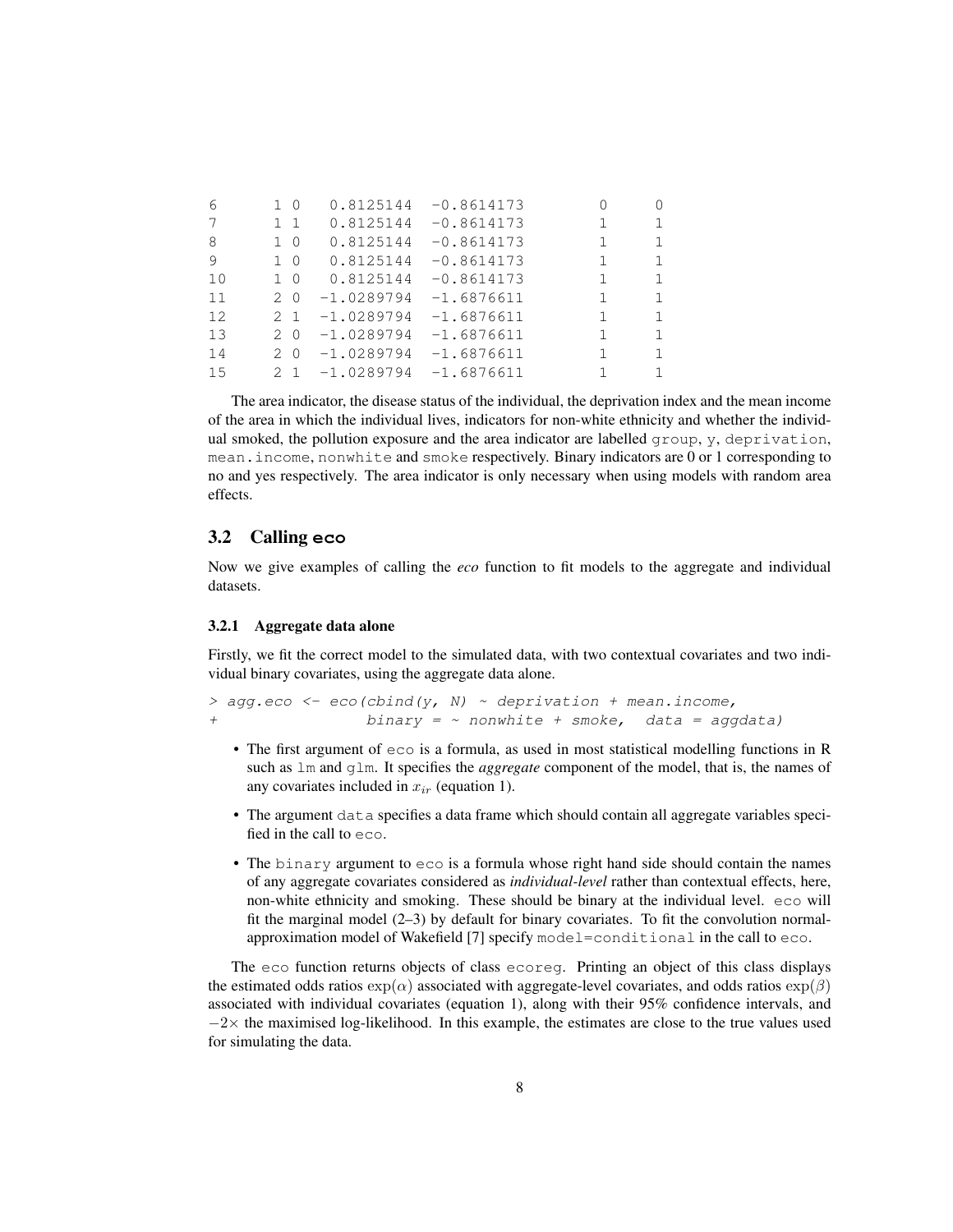```
> agg.eco
Ca11eco(formula = cbind(y, N) \sim deprivation + mean.income, binary = \simnonwhite +
   smoke, data = aggdata)
Aggregate-level odds ratios:
                   OR l95 u95
(Intercept) 0.05398074 0.03906762 0.07458659
deprivation 0.95258788 0.86821545 1.04515955
mean.income 1.00683238 0.92165889 1.09987702
Individual-level odds ratios:
              OR l95 u95
nonwhite 1.575121 1.097684 2.260219
smoke 2.005530 1.432162 2.808447
-2 x log-likelihood: 238.0643
```
### 3.2.2 Combining aggregate and individual data

Next we combine the aggregate data with the information from samples of individuals, as described in Section 2.3. Firstly, we form a reduced aggregate dataset, removing the individual outcomes and population totals which appear in the individual data. We assume that the sampled individuals did not contribute to the estimation of the aggregate covariates.

> aggdata.sub <- aggdata > aggdata.sub\$y <- aggdata\$y - tapply(indivdata\$y, indivdata\$group, sum) > aggdata.sub\$N <- aggdata.sub\$N - 10

Again, we fit the correct model to the simulated data, with two contextual covariates and two individual binary covariates. The individual-level regression model is given in the iformula argument. The name of the individual-level dataset, in which the variables in the individual-level model should appear, is given in the idata argument.

```
> agg.indiv.eco <- eco(cbind(y, N) ~ deprivation + mean.income,
+ binary = ~ nonwhite + smoke,
+ iformula = y ~ deprivation + mean.income + nonwhite + smoke,
+ data = aggdata.sub, idata=sim1$idata)
> agg.indiv.eco
Call:
eco(formula = cbind(y, N) \sim deprivation + mean.income, binary = \simnonwhite +
   smoke, iformula = y \sim deprivation + mean.income + nonwhite +
   smoke, data = aggdata.sub, idata = sim1$idata)
Aggregate-level odds ratios:
                  OR l95 u95
```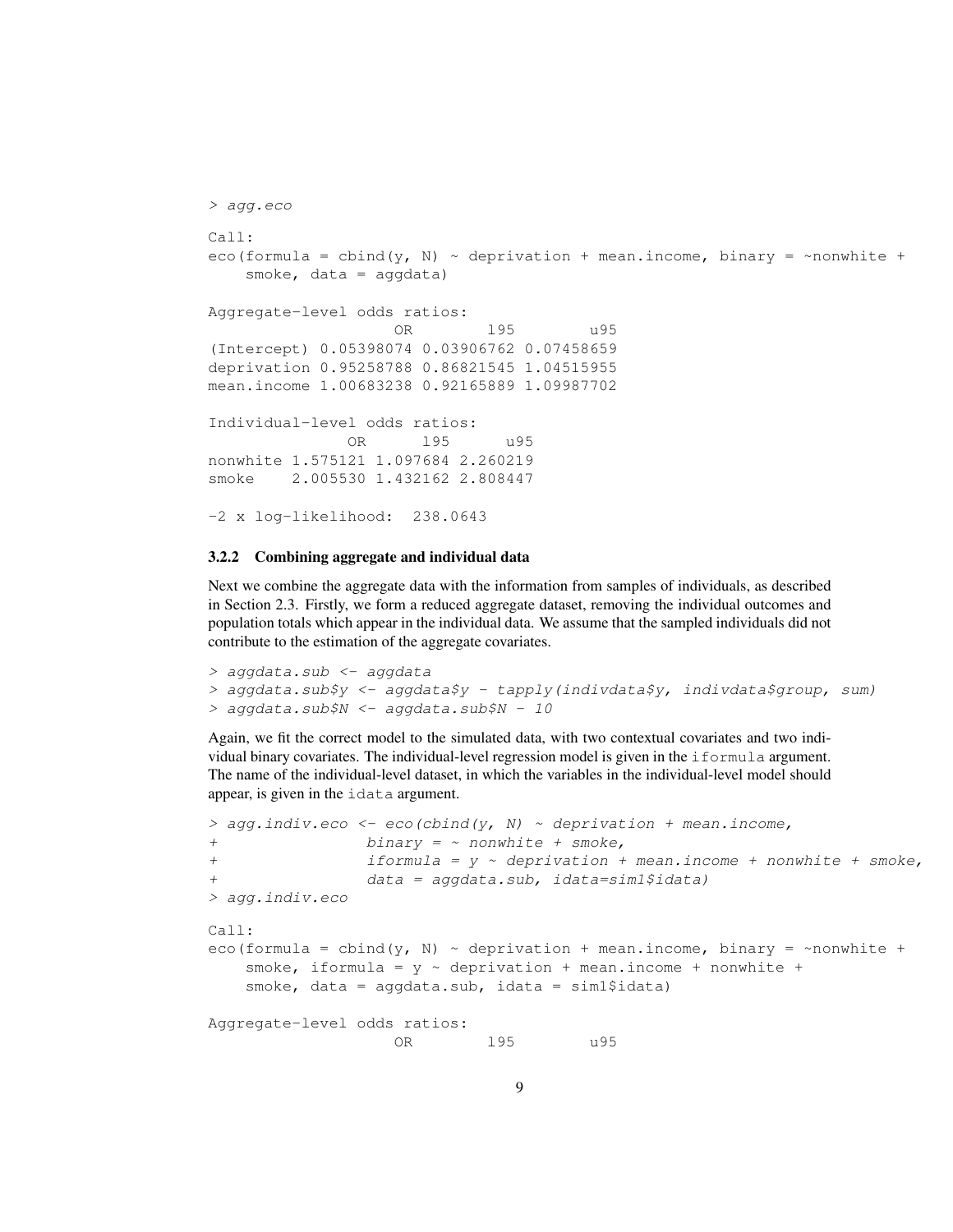```
(Intercept) 0.05179549 0.03832877 0.06999371
deprivation 0.95121091 0.86688939 1.04373431
mean.income 1.00921302 0.92420081 1.10204505
Individual-level odds ratios:
              OR l95 u95
nonwhite 1.638318 1.182613 2.269622
smoke 2.050944 1.502937 2.798767
-2 x log-likelihood: 562.3413
```
In this example, combining with the individual sample data does not noticeably improve the precision of the estimates.

#### 3.2.3 Importance of the between-area exposure contrasts

Suppose now that we simulate data with a much lower between-area exposure variance, such as a uniform(0, 0.2) distribution for proportion of non-white ethnicity and uniform(0.1, 0.3) for proportion of smokers. The aggregate data now contain less information about the individual-level effects. The amount of individual-level information in ecological data decreases as the between-area to the withinarea variability of the exposure decreases. When there are low exposure contrasts between areas, inference may be improved by combining the ecological data with individual-level data [8].

When fitting the true individual model to the aggregate data alone, we obtain highly imprecise estimates for the individual-level effects.

```
> phi <- cbind(nonwhite = runif(ng, 0, 0.2), smoke = runif(ng, 0.1, 0.3))
> sim.df <- as.data.frame(cbind(ctx, phi))
> sim1 <- sim.eco(N, ctx=~deprivation+mean.income, binary=~nonwhite+smoke,
+ data = sim.df, mu=mu, alpha.c=alpha.c, alpha=alpha,
+ isam=10)
> aggdata <- as.data.frame(cbind(y=sim1$y, N=N, sim.df))
> indivdata <- sim1$idata
> agg.eco <- eco(cbind(y, N) ~ deprivation + mean.income,
                binary = ~ nonwhite + smoke, data = aggdata)> agg.eco
Call:
eco(formula = cbind(y, N) ~ deprivation + mean.income, binary = ~nonwhite +
   smoke, data = aqqdata)
Aggregate-level odds ratios:
                   OR l95 u95
(Intercept) 0.08322794 0.05458192 0.1269081
deprivation 0.93587832 0.83970494 1.0430667
mean.income 1.13835917 1.02762594 1.2610246
Individual-level odds ratios:
```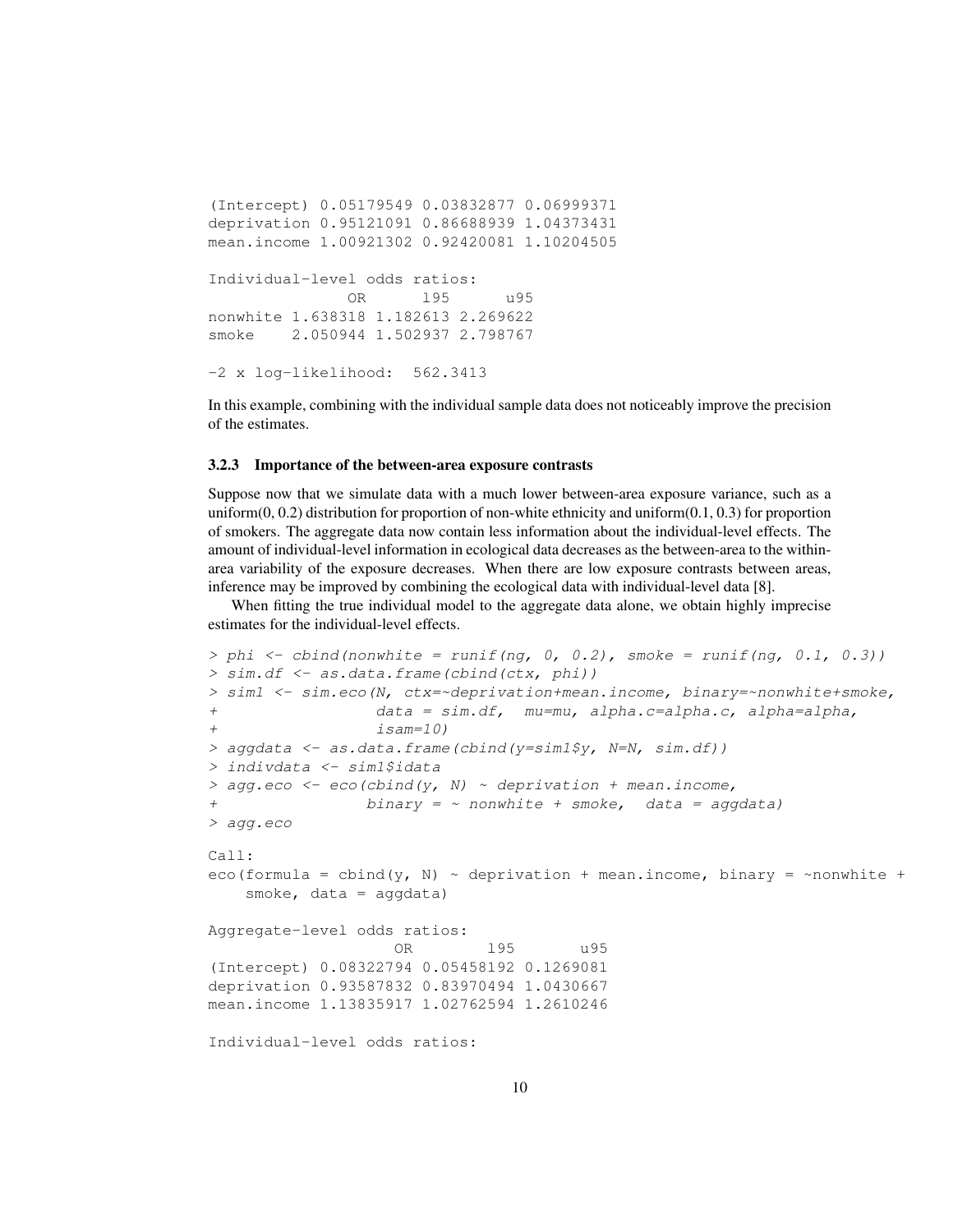OR l95 u95 nonwhite 0.6781861 0.04157216 11.06357 smoke 0.4947661 0.01855474 13.19304

-2 x log-likelihood: 209.9219

To be able to estimate the individual-level effects more accurately, we combine the aggregate data with the individual-level sample data.

```
> aggdata.sub <- aggdata
> aggdata.sub$y <- aggdata$y - tapply(indivdata$y, indivdata$group, sum)
> aggdata.sub$N <- aggdata.sub$N - 10
> agg.indiv.eco <- eco(cbind(y, N) ~ deprivation + mean.income,
                binary = ~ nonwhite + smoke,+ if formula = y \sim deprivation + mean.income + nonwhile + smoke,+ data = aggdata.sub, idata=indivdata)
> agg.indiv.eco
C_{2}11 \cdoteco(formula = cbind(y, N) \sim deprivation + mean.income, binary = \simnonwhite +
   smoke, iformula = y \sim deprivation + mean.income + nonwhite +
   smoke, data = aggdata.sub, idata = indivdata)
Aggregate-level odds ratios:
                   OR l95 u95
(Intercept) 0.05860766 0.04638414 0.07405244
deprivation 0.91778108 0.82430940 1.02185188
mean.income 1.15270444 1.04056073 1.27693416
Individual-level odds ratios:
              OR l95 u95
nonwhite 1.516919 0.7021149 3.277304
smoke 1.840635 1.0189851 3.324813
-2 x log-likelihood: 515.2852
```
This raises the question of whether the aggregate data do contribute any information in this case, and whether we can do just as well by analysing the individual data alone. But we find that precision is lower when only the individual data are included.

```
> indiv.eco <- eco(iformula = y \sim deprivation + mean.income + nonwhite + smoke,
+ idata=indivdata)
> indiv.eco
Ca11:eco(iformula = y \sim deprivation + mean.income + nonwhite + smoke,
   idata = indivdata)
```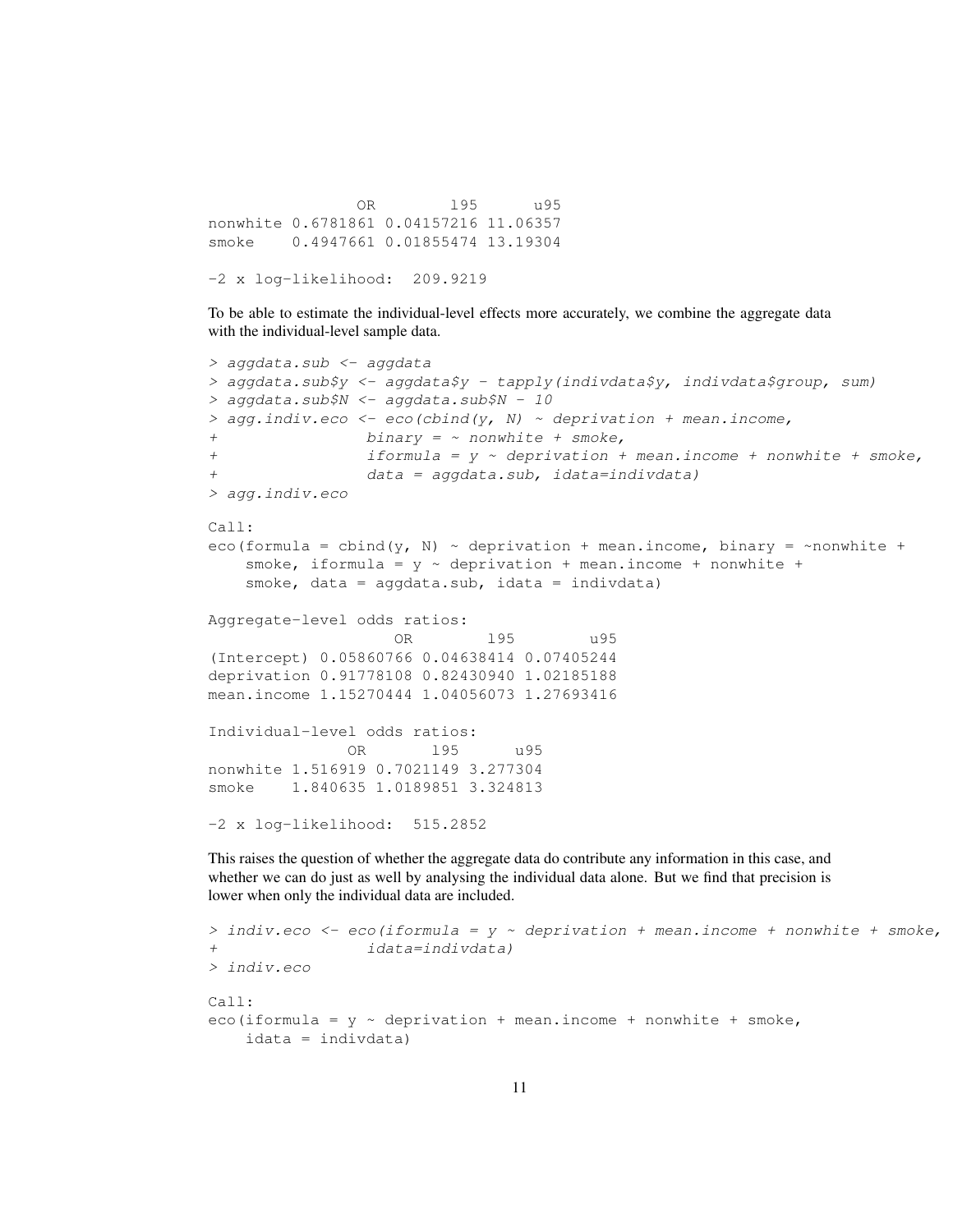```
Aggregate-level odds ratios:
                 OR l95 u95
(Intercept) 0.0730906 0.04822698 0.1107728
Individual-level odds ratios:
                OR l95 u95
deprivation 0.921286 0.6850914 1.238912
mean.income 1.015972 0.7695288 1.341338
nonwhite 1.753438 0.7300265 4.211553
smoke 2.260043 1.1906920 4.289769
-2 x log-likelihood: 294.8885
```
### 3.2.4 Normally-distributed covariates

We now add a continuous covariate to the simulated data, representing estimated exposure to air pollution. This will have a constant within-area standard deviation of 2, and within-area means varying around 1.24 with between-area standard deviation 0.1. A disease outcome is simulated with an odds ratio of 1.2 for one unit of pollution exposured, and the same odds ratios as before for the other covariates.

```
> phi <- cbind(nonwhite = runif(ng), smoke = runif(ng))
> sim.df <- as.data.frame(cbind(ctx, phi))
> sim.df$poll < -rnorm(nq, 1.24, 0.1)> sim.df$poll.sd <- rep(0.2, ng)
> sim1 <- sim.eco(N, ctx=~deprivation+mean.income, binary=~nonwhite+smoke,
                + m=sim.df["poll"], S=sim.df["poll.sd"], beta=log(2),
+ data = sim.df, mu=mu, alpha.c=alpha.c, alpha=alpha,
+ isam=10)
> aggdata <- as.data.frame(cbind(y=sim1$y, N=N, sim.df))
> aggdata[1:5,]
  y N deprivation mean.income nonwhite smoke
1 14 100 0.81251444 -0.861417267 0.02777653 0.39783656
2 24 100 -1.02897943 -1.687661091 0.88876150 0.97207114
3 19 100 -0.04496483 -0.003495713 0.31863619 0.52441222
4 12 100 0.08924747 1.141115986 0.31363207 0.08960427
5 29 100 -1.78817352 -1.094355893 0.94361319 0.89781284
     poll poll.sd
1 1.140624 0.2
2 1.127442 0.2
3 1.302838 0.2
4 1.232604 0.2
5 1.211470 0.2
```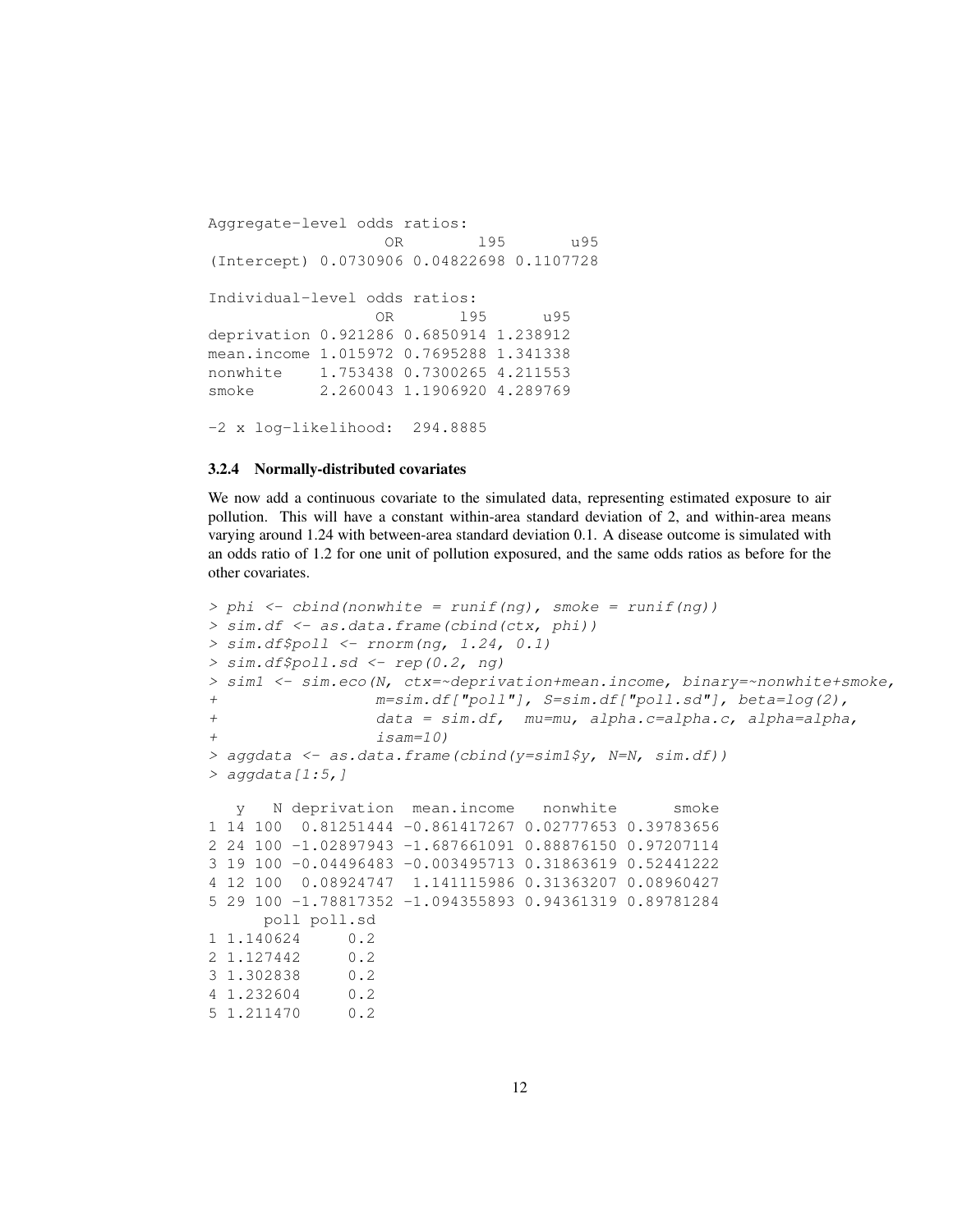The area mean of the covariate is called  $\text{pol}1$  in the aggregate dataset, and the area standard deviation is called  $poll.sd.$  We now model these data as before, including pollution as another individuallevel covariate in the model.

```
> agg.eco <- eco(cbind(y, N) \sim deprivation + mean.income,
+ normal= ~ poll, norm.var=poll.sd,
+ binary = ~ nonwhite + smoke, data = aggdata)
> agg.eco
Call:
eco(formula = cbind(y, N) \sim deprivation + mean.income, binary = \simnonwhite +
   smoke, normal = \simpoll, data = aggdata, norm.var = poll.sd)
Aggregate-level odds ratios:
                  OR l95 u95
(Intercept) 0.05453943 0.02132434 0.1394908
deprivation 0.97214238 0.90755177 1.0413299
mean.income 1.01163581 0.94869388 1.0787537
Individual-level odds ratios:
              OR l95 u95
nonwhite 1.388107 1.064469 1.810144
smoke 1.841820 1.412568 2.401515
poll 2.094224 1.029639 4.259525
-2 x log-likelihood: 255.2786
```
The normal argument to eco is a formula whose right-hand side should contain variables denoting the group-level means of the normally-distributed covariates. These covariates will then be fitted as individual-level effects, using a model of the form of equation (8) by default, or (9) if the outcome is non-rare and  $model = "poisson"$  is specified. The norm. var is used to supply the corresponding group-level variances.

The true odds ratio of 2 for pollution is fairly well estimated. Now suppose the pollution data had a lower ratio of between-area to within-area standard deviation.

```
> sim.df$poll <- rnorm(ng, 1.24, 0.1)
> sim.df$poll.sd <- rep(0.2, ng)
> sim1 <- sim.eco(N, ctx=~deprivation+mean.income, binary=~nonwhite+smoke,
+ m=sim.df["poll"], S=sim.df["poll.sd"], beta=log(2),
+ data = sim.df, mu=mu, alpha.c=alpha.c, alpha=alpha, isam=10)
> aggdata <- as.data.frame(cbind(y=sim1$y, N=N, sim.df))
> agg.eco <- eco(cbind(y, N) \sim deprivation + mean.income,
+ normal= ~ poll, norm.var=poll.sd,
                binary = ~ nonwhite + smoke, data = aggdata)> agg.eco
Call:
eco(formula = cbind(y, N) \sim deprivation + mean.income, binary = \simnonwhite +
```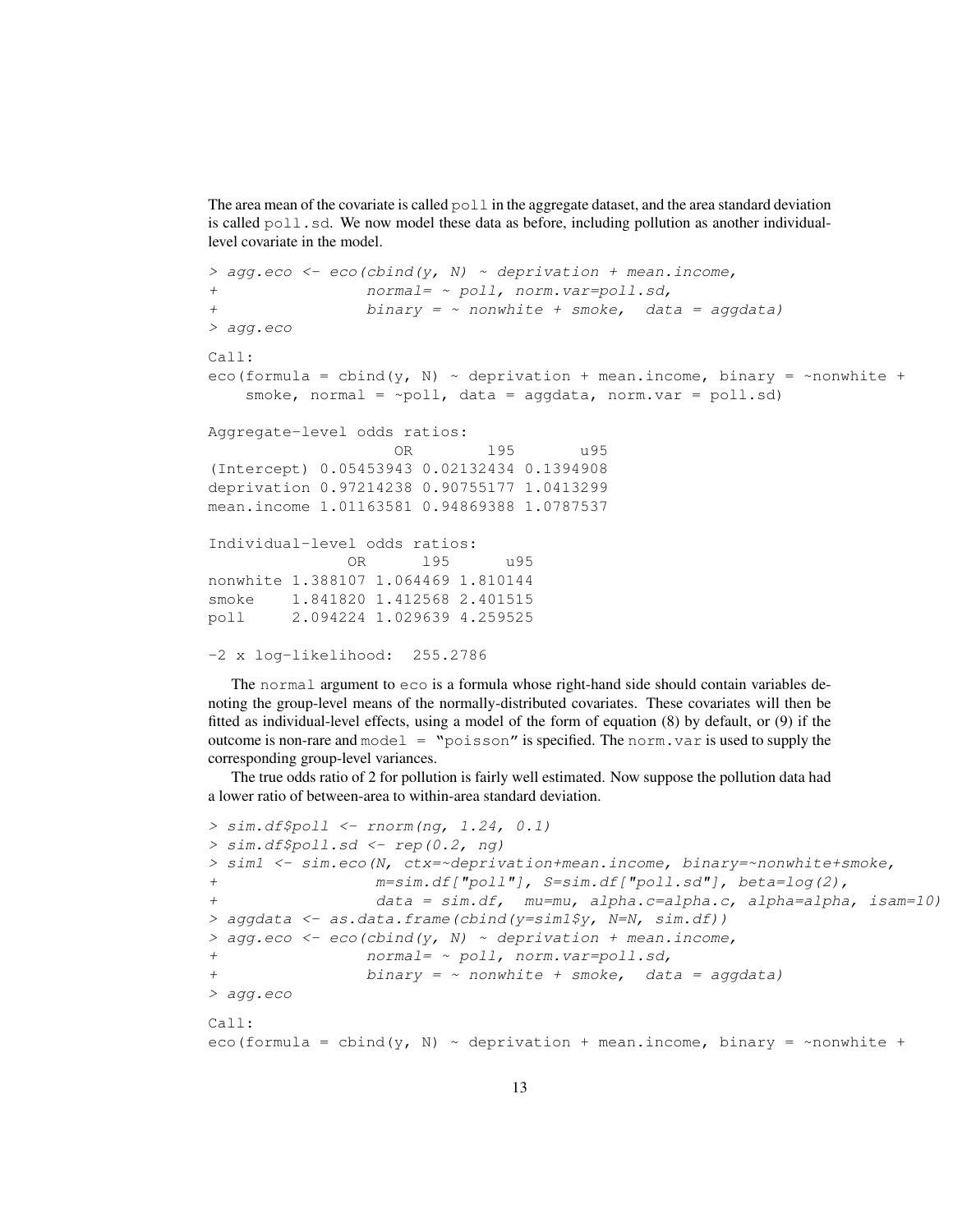```
smoke, normal = \simpoll, data = aggdata, norm.var = poll.sd)
Aggregate-level odds ratios:
                  OR l95 u95
(Intercept) 0.0463745 0.01993314 0.1078904
deprivation 1.0245603 0.95681920 1.0970973
mean.income 1.0635478 0.99672811 1.1348469
Individual-level odds ratios:
              OR l95 u95
nonwhite 1.161552 0.9022949 1.495301
smoke 1.533980 1.1799826 1.994178
poll 2.818187 1.4621643 5.431795
-2 x log-likelihood: 267.637
```
Now the confidence interval for the pollution odds ratio estimate is much wider, as there is less information in the aggregate data. However, the estimate is not biased. Again, to improve precision we can incorporate the individual-level data. Remember to include pollution in the individual level model iformula.

```
> indivdata <- sim1$idata
> indivdata[1:5,]
 group y deprivation mean.income nonwhite smoke poll
1 1 0 0.8125144 -0.8614173 0 0 1.027011
2 1 0 0.8125144 -0.8614173 0 1 1.330753
3 1 0 0.8125144 -0.8614173 0 0 1.210724
4 1 0 0.8125144 -0.8614173 0 1 1.207985
5 1 0 0.8125144 -0.8614173 0 1 0.920614
> aggdata.sub <- aggdata
> aggdata.sub$y <- aggdata$y - tapply(indivdata$y, indivdata$group, sum)
> aggdata.sub$N <- aggdata.sub$N - 10
> agg.indiv.eco \leq eco(cbind(y, N) \sim deprivation + mean.income,
+ normal= ~ poll, norm.var=poll.sd,
+ binary = ~ nonwhite + smoke, data = aggdata.sub,
+ iformula = y ~ deprivation + mean.income +
+ nonwhite + smoke + poll,
+ idata=indivdata
+ )
> agg.indiv.eco
Call:
eco(formula = cbind(y, N) \sim deprivation + mean.income, binary = \simnonwhite +
   smoke, normal = \simpoll, iformula = y \sim deprivation + mean.income +
   nonwhite + smoke + poll, data = aggdata.sub, idata = indivdata,
```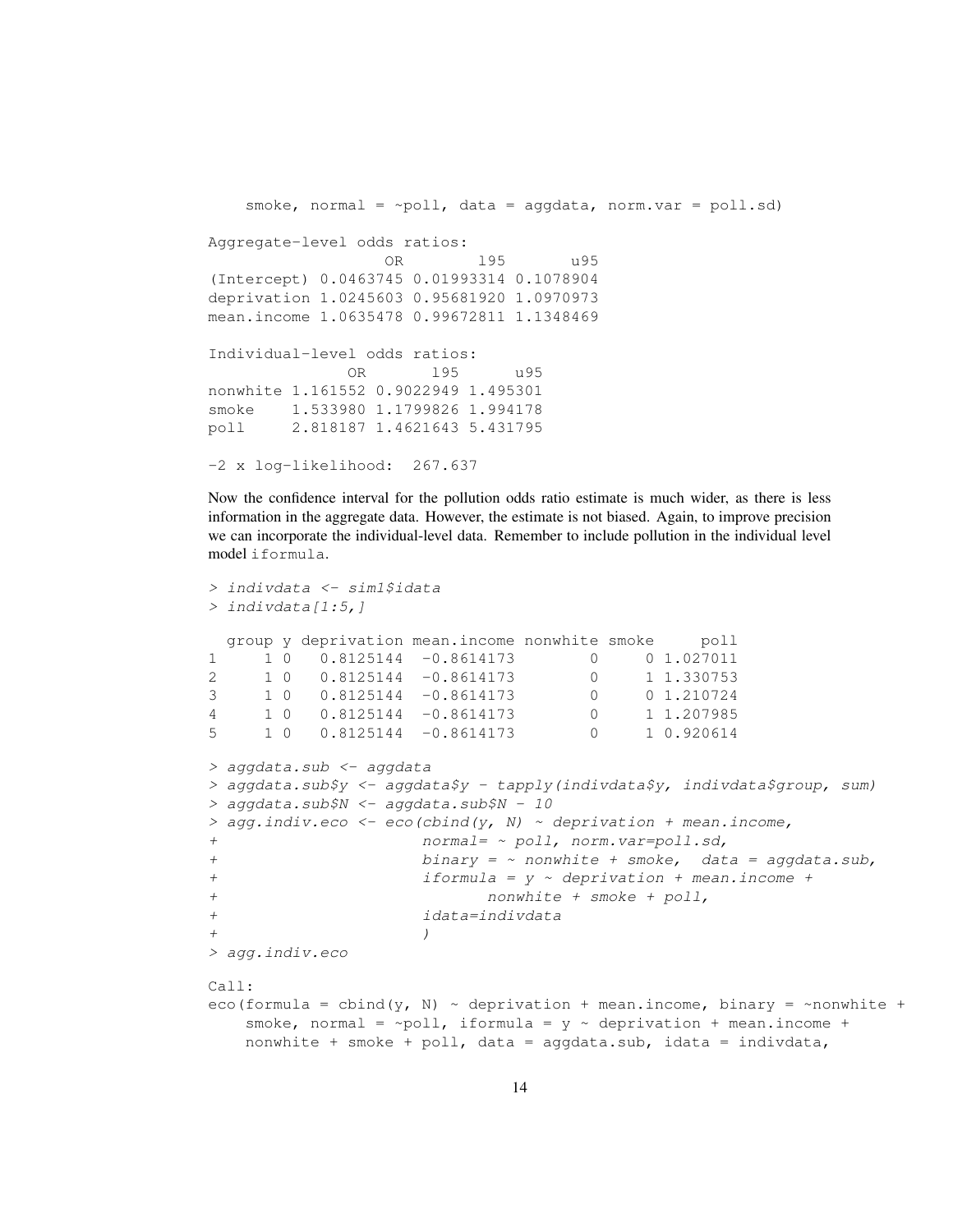```
norm.var = poll.sd)
Aggregate-level odds ratios:
                  OR l95 u95
(Intercept) 0.05070776 0.02510091 0.1024376
deprivation 1.03456045 0.96568396 1.1083495
mean.income 1.05323940 0.98682906 1.1241189
Individual-level odds ratios:
              OR l95 u95
nonwhite 1.239174 0.9733386 1.577615
smoke 1.775614 1.3789404 2.286396
poll 2.286011 1.3377274 3.906512
-2 x log-likelihood: 727.0011
```
The precision of the estimate for pollution is improved.

### 3.2.5 Within-area distribution of binary covariates

To build the model (3) with more than one binary covariate, by default eco assumes that the covariates are independent within areas. Often this assumption is not appropriate, especially when considering, for example, socio-economically related factors.

To account for the joint within-area distribution of a set of binary or categorical covariates, use the cross argument to eco. This should be a matrix containing the same number of rows as the aggregate data, and number of columns equal to the distinct number of covariate categories into which an individual can belong. For full details of how to specify cross, refer to the help page for the eco function. The cross needs to be calculated by the user before calling eco. Individual data may be required to estimate cross, as typical census data do not give detailed cross-classification tables.

This is now illustrated with a hypothetical example. We introduce another covariate called soclass into the aggdata data representing the proportion of individuals in a lower social class. This is likely to be correlated with smoking at both aggregate and individual level. Suppose that we have an information from an individual-level survey, suggesting that an individual is twice as likely to smoke if in a lower social class. We wish to use this information to construct a matrix with 100 rows and four columns, representing estimates of the proportion of individuals who are in each of four categories:

- 1. neither smoke nor are in the lower social class  $(p_{00})$
- 2. smoke but are not in the lower social class  $(p_{10})$
- 3. do not smoke but are in the lower social class  $(p_{01})$
- 4. smoke and are in the lower social class.  $(p_{11})$

Let  $p_A$  be the proportion of smokers, and  $p_B$  be the proportion of individuals in the lower social class, in an area. We know that  $p_{10} + p_{11} = p_A$ ,  $p_{01} + p_{11} = p_B$  and, from the survey,  $(p_{11}/p_B)/(p_{10}/(1-p_{11})$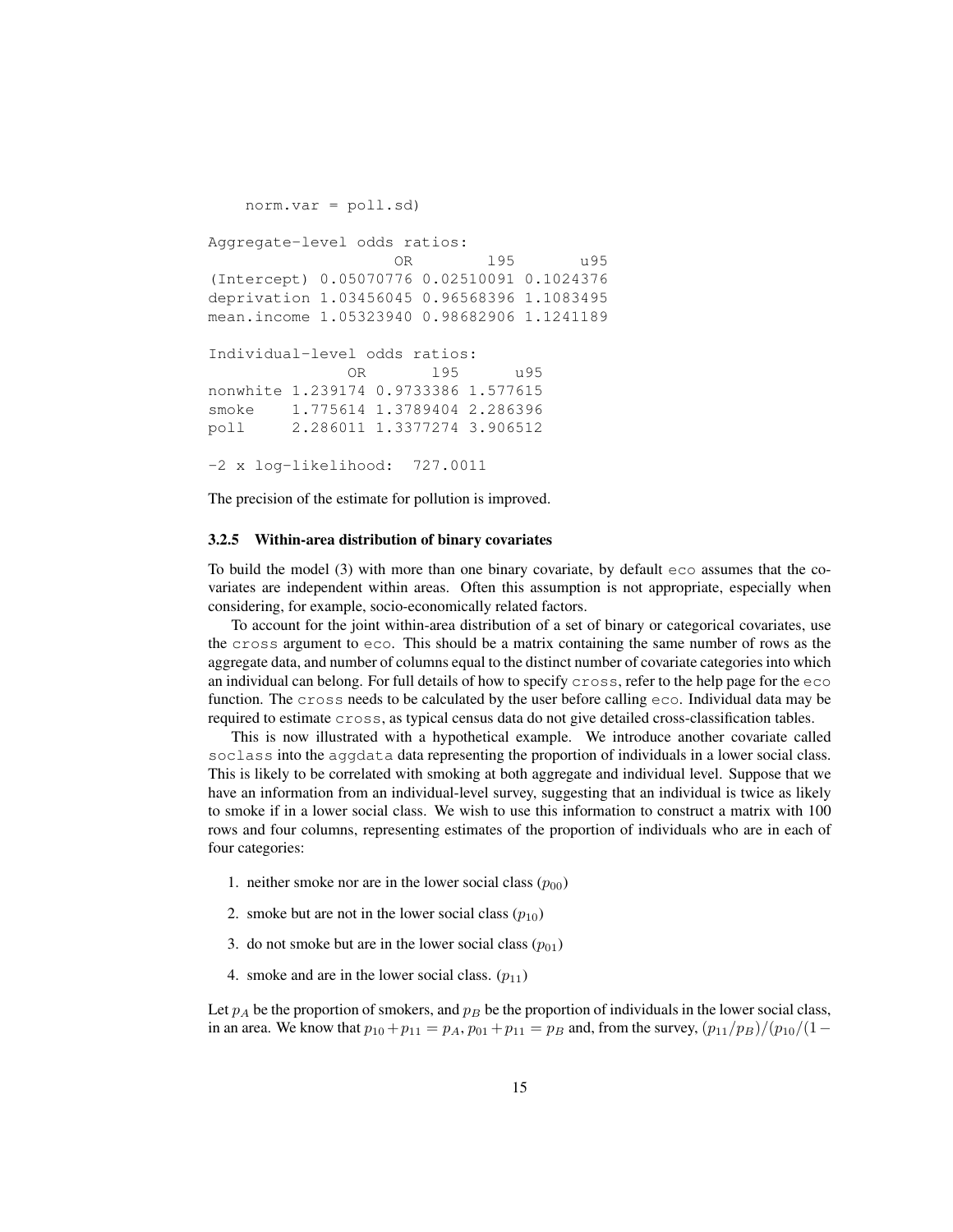$(p_B)$ ) = 2. This leads, for example, to

$$
p_{11} = 2p_A p_B/(1+p_B)
$$

This is enough information to construct all the estimated cross-classification probabilities, as illustrated by the following R code.

```
> aggdata$soclass <- plogis(qlogis(aggdata$smoke) + runif(ng, -1, 1))
> pa <- aggdata$smoke
> pb <- aggdata$soclass
> p11 <- pa*pb* 2 /(1 + pb)
> p10 <- pa - p11
> p01 <- pb - p11
> p00 <- 1 - (p01 + p10 + p11)
> cross <- cbind(p00, p10, p01, p11)
> cross[1:5,]
            p00 p10 p01 p11
[1,] 0.514272326 0.241819040 0.08789111 0.156017524
[2,] 0.006071811 0.005809009 0.02185705 0.966262130
[3,] 0.337076166 0.185478119 0.13851162 0.338934100
[4,] 0.864384058 0.080193680 0.04601168 0.009410586
[5,] 0.063001388 0.057626100 0.03918577 0.840186744
```
This is the cross-classification matrix that we can supply to eco if we wanted to construct an ecological model including both smoking and social class, for example

 $> e$ co(cbind(y, N) ~ 1, binary = ~ smoke + soclass, cross=cross, data=aggdata)

To account for the joint within-area distribution of a set of continuous covariates, use the norm.var argument to eco to specify the joint covariance matrix of the covariates, assumed normally distributed, for each area. For further details of how to specify norm. var in this way, refer to the help page for the eco function.

*ecoreg* does not support specifying the within-area covariance between binary and continuous covariates. These are assumed to be independent in the model.

### 3.2.6 Stratification

Suppose that outcome data and covariate data are available by age and To account for differing disease risks in strata defined by age and sex, using fixed offsets determined from the whole population (as in equations 1 and 5), use the strata, pstrata and istrata arguments to eco.

- pstrata should be a vector with one element for each stratum, giving the assumed baseline outcome probabilities for the strata.
- strata should be a matrix with the same number of rows as the aggregate data. Rows represent areas, and columns represent the strata occupancy *proportions* for those areas (which are used as estimates of the observed occupancy *probabilities*). Alternatively, to account for within-area correlation between strata membership and binary covariate status, the crossclassification between strata and covariates can be specified in the cross argument. See the help page to eco.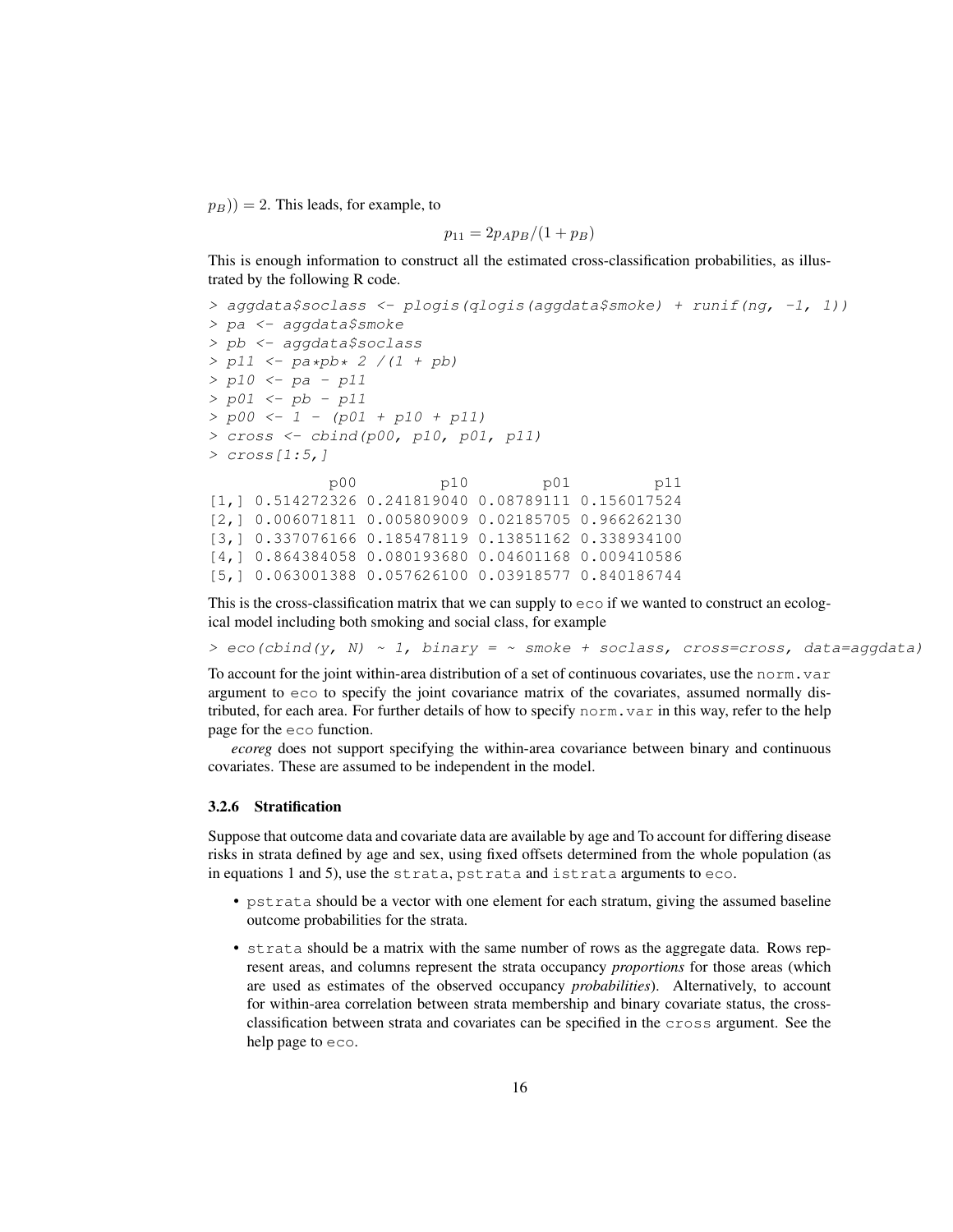• If individual data are modelled, istrata should be a variable containing the individual-level variable indicating the stratum an individual occupies. This should be a factor, whose levels correspond to the columns of the matrix strata.

### 3.2.7 Categorical covariates

As well as binary covariates, categorical covariates can also be fitted as individual-level predictors. The aggregate data for categorical covariates must be supplied separately from the main aggregate dataset, in the categorical argument to eco. See the help page for eco. In practice, there is not likely to be enough information in ecological data for successful ecological inference on categorical variables with large numbers of categories.

### 3.2.8 Random effects models

By default, eco assumes the baseline risk  $\mu_i$  (equation 1) is constant  $\mu$  between areas i. Optionally, eco can also fit  $\mu_i$  as a normally-distributed random effect. If random=TRUE is specified in the call to eco, an area-level random intercept is included in the model. In this case the data should indicate which area each row of the data corresponds to. In the individual data, igroups should give the name of a variable containing the group identifiers of the individual-level data. In the aggregate data, by default, the groups are the row numbers of the dataset. Alternatively, groups specifies a grouplevel variable containing the group identifiers to be matched with the groups given in  $i$  groups.

eco uses adaptive Gauss-Hermite integration [16] to fit random effects models. The Gauss-Hermite integration can be controlled by the arguments  $qh$ , points and iter.adapt to eco. gh.points gives the number of points to use for quadrature, while iter.adapt gives the number of iterations to use for the adaptive phase of the algorithm.

Random effects model fitting is relatively slow, and it may be useful to view the progress of the model fitting by specifying a control argument, such as control=list (trace=1, REPORT=1). This is passed from eco to optim, the R function which performs optimisation of the likelihood. See help (optim) for further options to control optimisation.

## 4 Warnings and limitations

- It is easy to over-fit models, especially with several covariates. Often there is not enough information available in aggregate data.
- When fitting many covariates, it is essential to account for their within-area distribution.
- Continuous covariates must be normally-distributed or able to be transformed to normality.
- Only limited error-checking is performed at the moment. eco may fail with an incomprehensible error message if the model or data are specified wrongly or inconsistently.

## 5 *eco* reference guide

The R help page for eco gives details of all the allowed arguments and options to the eco function. To view this online in R, type: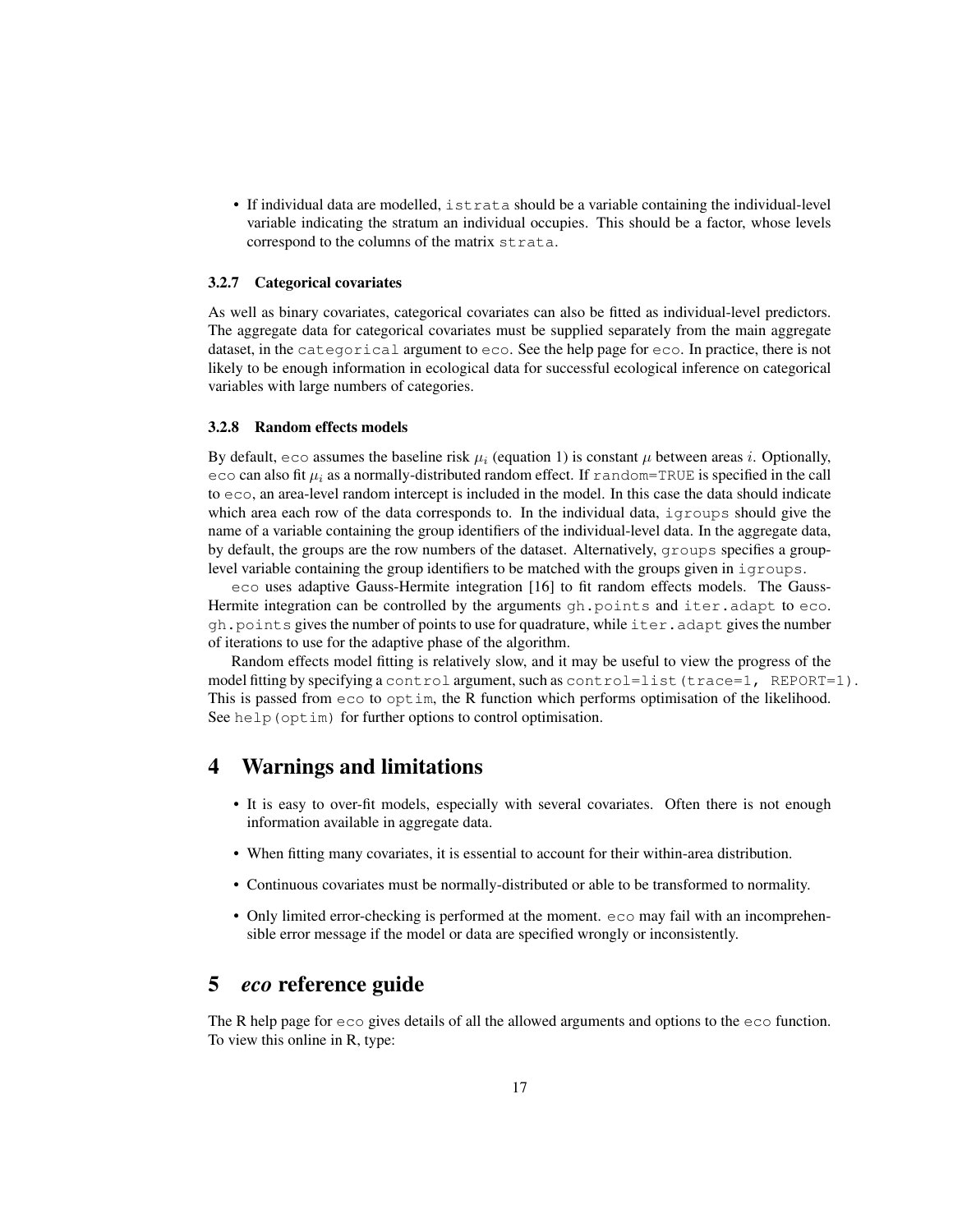> help(eco)

Similarly, all other functions in the package have help pages, which should always be consulted in case of doubt about how to call them. The web-browser based help interface may be convenient type

> help.start()

and navigate to Packages . . . ecoreg, which brings up a list of all the functions in the package with links to their documentation, and a link to this manual in PDF format.

## 6 Similar software

- WinBUGS (http://www.mrc-bsu.cam.ac.uk/bugs) can be used to fit these models from a Bayesian perspective using Markov Chain Monte Carlo simulation. While computationally slower, this approach is amenable to extension to account for complexities such as random intercepts, random coefficients, spatial correlation and measurement error. WinBUGS files containing worked examples of a range of these models, using methods described by Jackson *et al.* [8] [9] are provided at http://www.bias-project.org.uk/software.
- The R package  $ei$ *Pack* implements ecological inference for  $R \times C$  contingency tables.
- The R package *MCMCpack*, available from CRAN, implements ecological inference for  $2 \times 2$ tables using a Bayesian hierarchical model described by Wakefield [7].
- The R package *eco*, available from CRAN, implements ecological inference for  $2 \times 2$  tables, using methods described by Imai and Lu [17].
- *EI* and *EzI* [18] by Kenneth Benoit and Gary King, implementing methods from King [19].

## **References**

- [1] S. Richardson, I. Stucker, and D. Hémon. Comparison of relative risks obtained in ecological and individual studies: some methodological considerations. *International Journal of Epidemiology*, 16(1):111–120, 1987.
- [2] S. Greenland and H. Morgenstern. Ecological bias, confounding and effect modification. *International Journal of Epidemiology*, 18:269–284, 1989.
- [3] S. Greenland and J. Robins. Ecological studies biases, misconceptions and counterexamples. *American Journal Of Epidemiology*, 139:747–760, 1994.
- [4] S. Richardson and C. Monfort. Ecological correlation studies. In *Spatial Epidemiology*, chapter 11, pages 205–220. Oxford University Press, Oxford, 2000.
- [5] J. Wakefield and R. Salway. A statistical framework for ecological and aggregate studies. *Journal of the Royal Statistical Society, Series A*, 164(1):119–137, 2001.